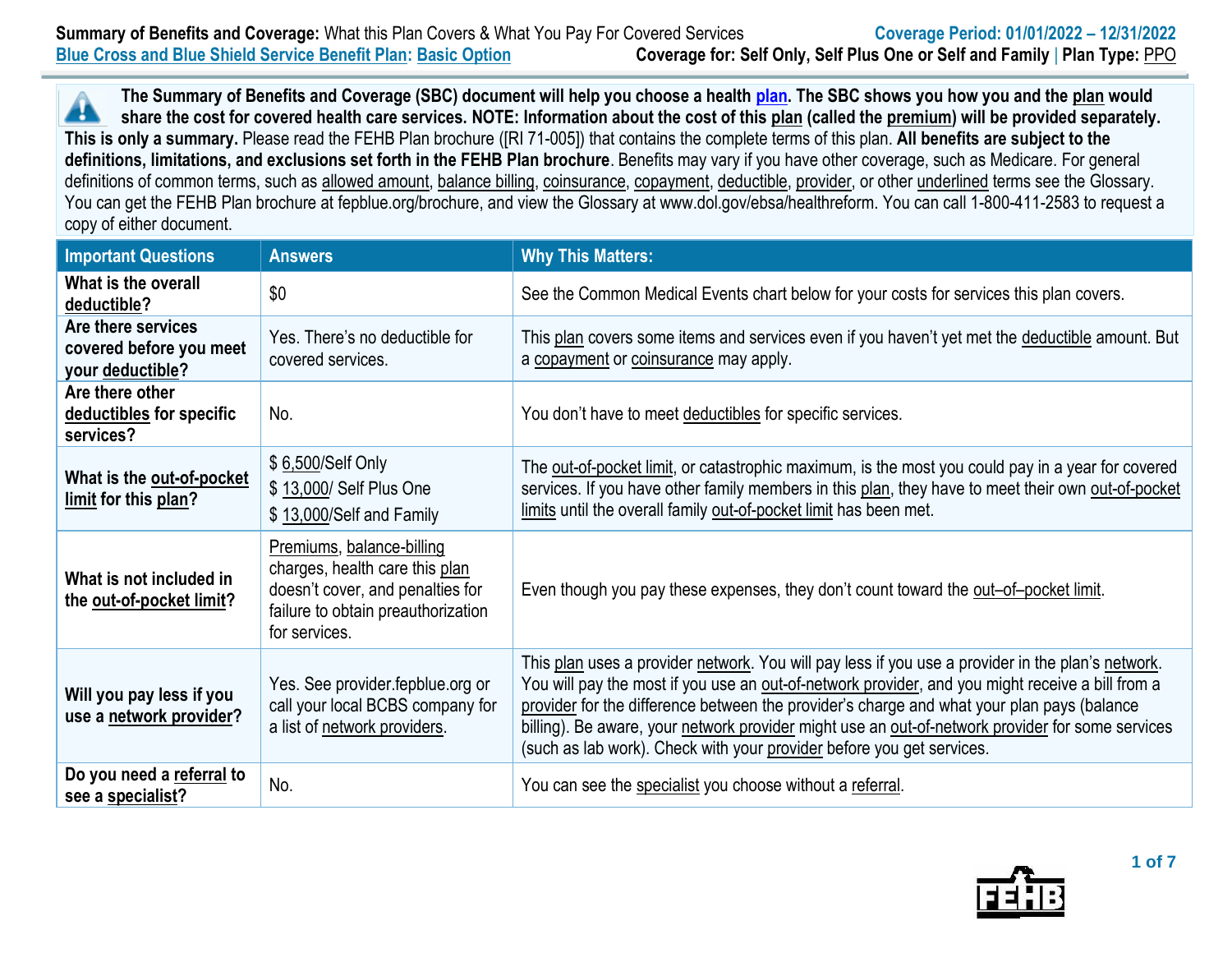All **copayment** and **coinsurance** costs shown in this chart are after your **deductible** has been met, if a **deductible** applies.  $\mathcal{A}$ 

|                                                                                                                                                                | <b>Services You May Need</b>                        | <b>What You Will Pay</b>                                                                         |                                                                                                 |                                                                                                                                                                                                                                             |  |
|----------------------------------------------------------------------------------------------------------------------------------------------------------------|-----------------------------------------------------|--------------------------------------------------------------------------------------------------|-------------------------------------------------------------------------------------------------|---------------------------------------------------------------------------------------------------------------------------------------------------------------------------------------------------------------------------------------------|--|
| <b>Common</b><br><b>Medical Event</b>                                                                                                                          |                                                     | <b>Network Provider</b><br>(You will pay the least)                                              | <b>Out-of-Network Provider</b><br>(You will pay the most,<br>plus you may be balance<br>billed) | <b>Limitations, Exceptions, &amp; Other Important</b><br><b>Information</b>                                                                                                                                                                 |  |
| If you visit a health<br>care provider's office<br>or clinic                                                                                                   | Primary care visit to treat an<br>injury or illness | \$30/visit                                                                                       | Not covered                                                                                     | You pay 30% coinsurance for agents, drugs,<br>and/or supplies administered or obtained in<br>connection with your care.<br>You pay nothing when you receive care in<br>connection with, and within 72 hours after, an<br>accidental injury. |  |
|                                                                                                                                                                | Specialist visit                                    | \$40/visit                                                                                       | Not covered                                                                                     | You pay 30% coinsurance for agents, drugs,<br>and/or supplies administered or obtained in<br>connection with your care.                                                                                                                     |  |
|                                                                                                                                                                | Preventive care/screening/<br>immunization          | No charge                                                                                        | Not covered                                                                                     | You may have to pay for services that aren't<br>preventive. Ask your provider if the services<br>needed are preventive. Then check what your<br>plan will pay for.                                                                          |  |
| If you have a test                                                                                                                                             | Diagnostic test (x-ray, blood<br>work)              | No charge for blood<br>work; \$40 for X-rays                                                     | Not covered                                                                                     | You pay 30% coinsurance for agents, drugs,<br>and/or supplies administered or obtained in<br>connection with your care.                                                                                                                     |  |
|                                                                                                                                                                | Imaging (CT/PET scans, MRIs)                        | \$100 (when billed by<br>professionals); \$150<br>(billed by facilities)                         | Not covered                                                                                     | You pay 30% coinsurance for agents, drugs,<br>and/or supplies administered or obtained in<br>connection with your care.                                                                                                                     |  |
| If you need drugs to<br>treat your illness or<br>condition<br>More information about<br>prescription drug<br>coverage is available at<br>fepblue.org/formulary | Tier 1 (Generic drugs)                              | \$10/prescription (30-day<br>supply)                                                             | Not covered                                                                                     | \$30/prescription for a 31 to 90-day supply for<br>additional copayments                                                                                                                                                                    |  |
|                                                                                                                                                                | Tier 2 (Preferred brand drugs)                      | \$55/prescription (30-day<br>supply)                                                             | Not covered                                                                                     | \$165/prescription for a 31 to 90-day supply for<br>additional copayments                                                                                                                                                                   |  |
|                                                                                                                                                                | Tier 3 (Non-preferred brand<br>drugs)               | 60% coinsurance /\$75<br>minimum (30-day<br>supply)                                              | Not covered                                                                                     | \$210 minimum for a 31 to 90-day supply for<br>additional copayments                                                                                                                                                                        |  |
|                                                                                                                                                                | Tier 4 (Preferred Specialty<br>drugs)               | Retail: \$85/prescription<br>(30-day supply)<br>Specialty pharmacy:<br>\$85/prescription (30-day | Not covered                                                                                     | Retail: One fill limit<br>Specialty pharmacy: 90-day supply can only<br>be obtained after 3rd fill                                                                                                                                          |  |

For more information about limitations and exceptions, see the FEHB Plan brochure [RI 71-005] at [fepblue.org/brochure]. **2 of 7**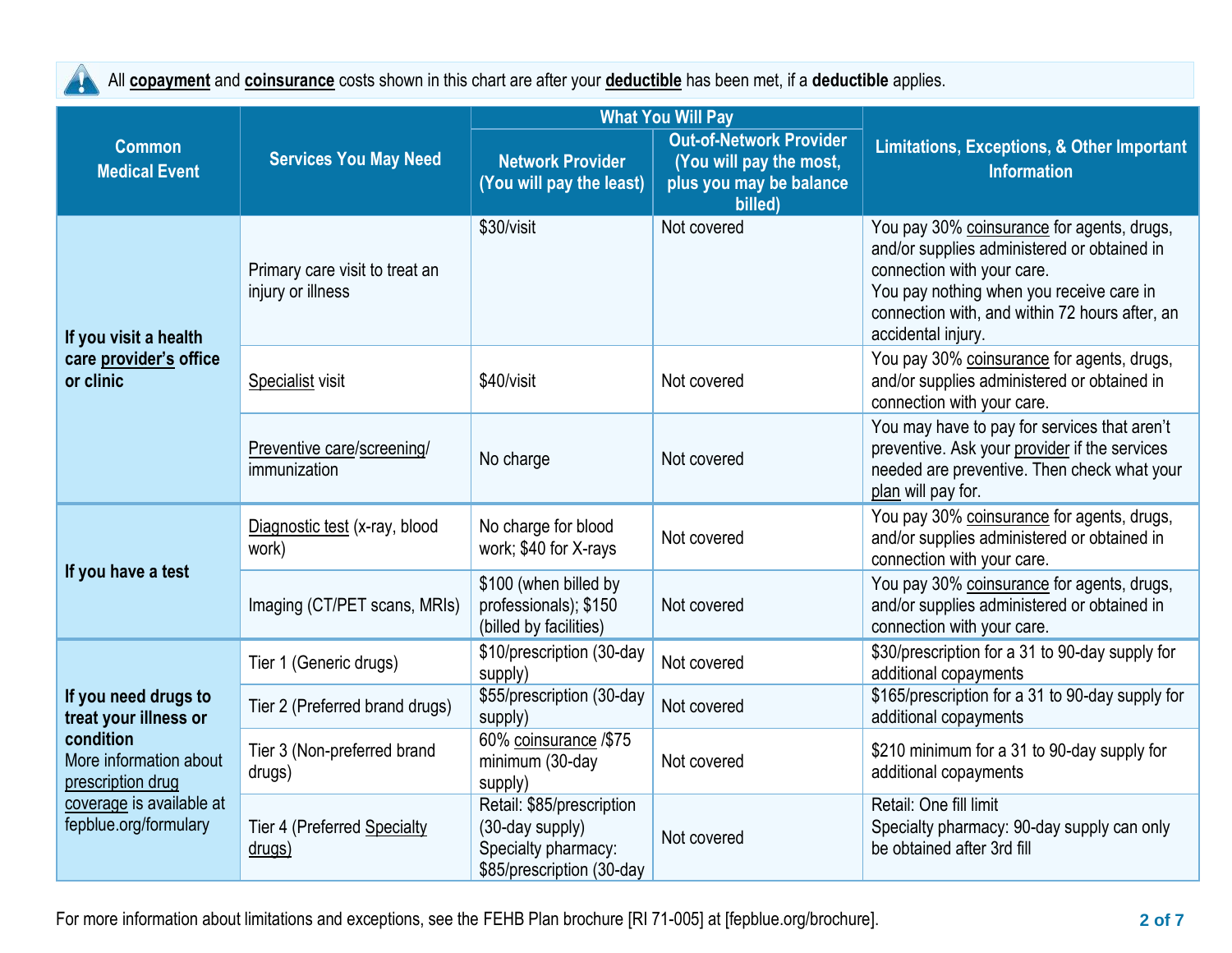|                                       | <b>Services You May Need</b>                      |                                                                                                                                                               | <b>What You Will Pay</b>                                                                        |                                                                                                                                                                                         |  |
|---------------------------------------|---------------------------------------------------|---------------------------------------------------------------------------------------------------------------------------------------------------------------|-------------------------------------------------------------------------------------------------|-----------------------------------------------------------------------------------------------------------------------------------------------------------------------------------------|--|
| <b>Common</b><br><b>Medical Event</b> |                                                   | <b>Network Provider</b><br>(You will pay the least)                                                                                                           | <b>Out-of-Network Provider</b><br>(You will pay the most,<br>plus you may be balance<br>billed) | <b>Limitations, Exceptions, &amp; Other Important</b><br><b>Information</b>                                                                                                             |  |
|                                       |                                                   | supply);<br>\$235/prescription (31 to<br>90-day supply)                                                                                                       |                                                                                                 | Prior approval is required for certain<br>prescription drugs.                                                                                                                           |  |
|                                       | Tier 5 (Non-preferred specialty<br>drugs)         | Retail: \$110/prescription<br>(30-day supply)<br>Specialty pharmacy:<br>\$110/prescription (30-<br>day supply;<br>\$300/prescription (31 to<br>90-day supply) | Not covered                                                                                     | Retail: One fill limit<br>Specialty pharmacy: 90-day supply can only<br>be obtained after 3rd fill<br>Prior approval is required for certain<br>prescription drugs.                     |  |
|                                       | Facility fee (e.g., ambulatory<br>surgery center) | \$100/day per facility                                                                                                                                        | Not covered                                                                                     | None                                                                                                                                                                                    |  |
| If you have outpatient<br>surgery     | Physician/surgeon fees                            | \$150/performing<br>surgeon (office setting);<br>\$200/performing<br>surgeon (other settings)                                                                 | Not covered                                                                                     | You pay 30% coinsurance for agents, drugs,<br>and/or supplies administered or obtained in<br>connection with your care.<br>Prior approval is required for certain surgical<br>services. |  |
|                                       | <b>Emergency room care</b>                        | \$175 per day per facility                                                                                                                                    | \$175 per day per facility                                                                      | None                                                                                                                                                                                    |  |
| If you need immediate                 | <b>Emergency medical</b><br>transportation        | \$100/day                                                                                                                                                     | \$100/day                                                                                       | Air or sea ambulance: \$150/day                                                                                                                                                         |  |
| medical attention                     | <b>Urgent care</b>                                | \$35/visit                                                                                                                                                    | Not covered                                                                                     | You pay \$35/visit for care in connection with<br>medical emergency services performed at an<br>out-of-network urgent care facility.                                                    |  |
| If you have a hospital<br>stay        | Facility fee (e.g., hospital room)                | \$175/day up to<br>maximum of<br>\$875/admission                                                                                                              | Not covered                                                                                     | Precertification is required. We will reduce<br>benefits for the inpatient hospital stay by \$500<br>if no one contacts us for precertification.                                        |  |
|                                       | Physician/surgeon fees                            | \$200/performing<br>surgeon                                                                                                                                   | Not covered                                                                                     | Prior approval is required for certain surgical<br>services.                                                                                                                            |  |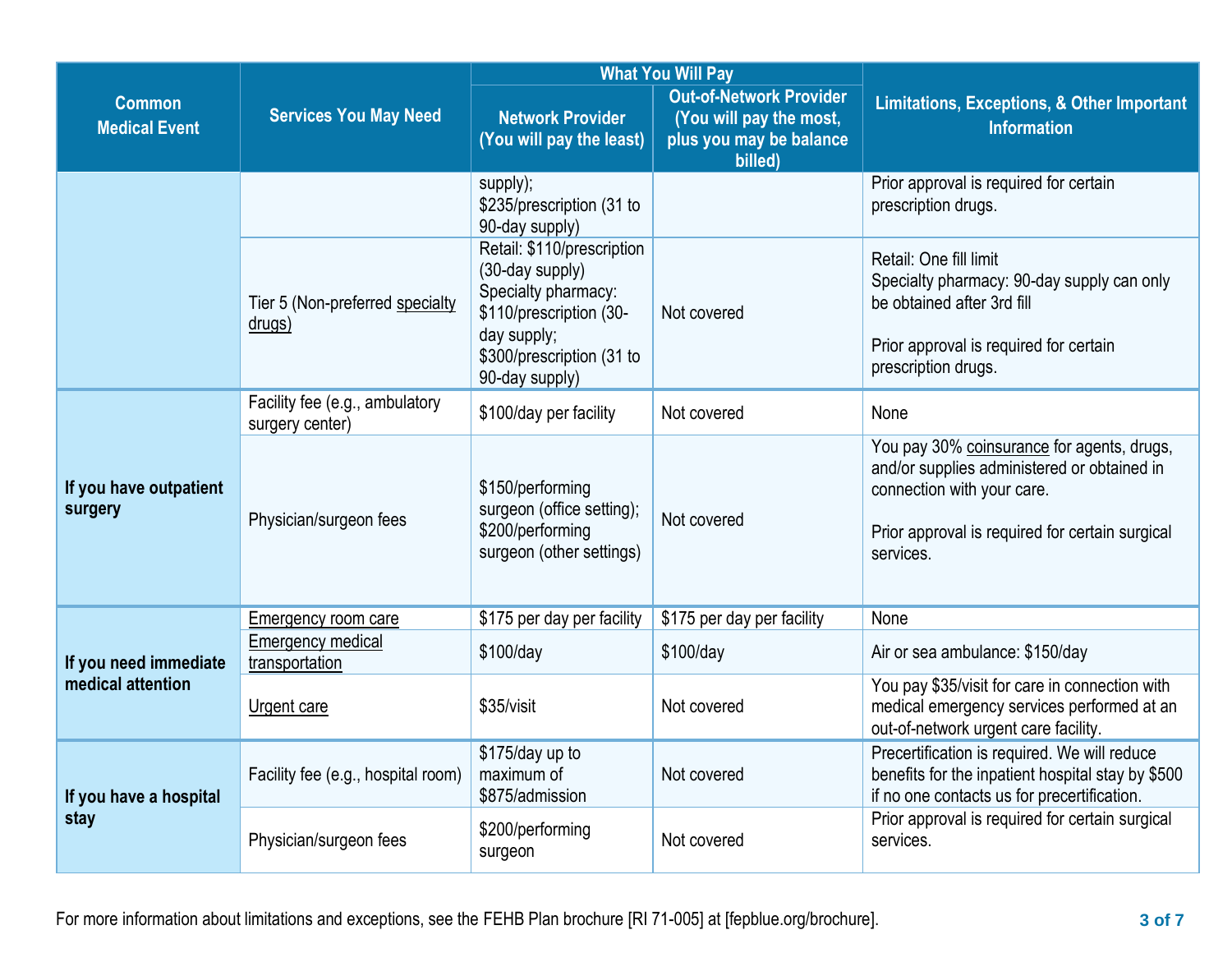|                                                                                    |                                              | <b>What You Will Pay</b>                                                                                         |                                                                                                 |                                                                                                                                                                                                                                 |  |
|------------------------------------------------------------------------------------|----------------------------------------------|------------------------------------------------------------------------------------------------------------------|-------------------------------------------------------------------------------------------------|---------------------------------------------------------------------------------------------------------------------------------------------------------------------------------------------------------------------------------|--|
| <b>Common</b><br><b>Medical Event</b>                                              | <b>Services You May Need</b>                 | <b>Network Provider</b><br>(You will pay the least)                                                              | <b>Out-of-Network Provider</b><br>(You will pay the most,<br>plus you may be balance<br>billed) | <b>Limitations, Exceptions, &amp; Other Important</b><br><b>Information</b>                                                                                                                                                     |  |
|                                                                                    |                                              |                                                                                                                  |                                                                                                 | You pay 30% coinsurance for agents, drugs,<br>and/or supplies administered or obtained in<br>connection with your care.                                                                                                         |  |
| If you need mental<br>health, behavioral<br>health, or substance<br>abuse services | <b>Outpatient services</b>                   | \$30 copay/office visit<br>and No charge for<br>outpatient services                                              | Not covered                                                                                     | None                                                                                                                                                                                                                            |  |
|                                                                                    | Inpatient services                           | No charge for<br>professional services/<br>\$175/day up to<br>maximum of<br>\$875/admission for<br>facility care | Not covered                                                                                     | Precertification is required for inpatient hospital<br>stays. We will reduce benefits for the inpatient<br>hospital stay by \$500 if no one contacts us for<br>precertification.                                                |  |
|                                                                                    | Office visits                                | No charge                                                                                                        | Not covered                                                                                     | Cost sharing does not apply for preventive<br>services. Maternity care may include tests and<br>services described elsewhere in the SBC (i.e.,<br>ultrasound).                                                                  |  |
| If you are pregnant                                                                | Childbirth/delivery professional<br>services | No charge                                                                                                        | Not covered                                                                                     | None                                                                                                                                                                                                                            |  |
|                                                                                    | Childbirth/delivery facility<br>services     | \$175/admission for<br>facility care                                                                             | Not covered                                                                                     | None                                                                                                                                                                                                                            |  |
| If you need help<br>recovering or have<br>other special health<br>needs            | Home health care                             | \$30/visit                                                                                                       | Not covered                                                                                     | 25 visit limit/calendar year.                                                                                                                                                                                                   |  |
|                                                                                    | <b>Rehabilitation services</b>               | \$30/visit (primary care);<br>\$40/visit (specialist)                                                            | Not covered                                                                                     | 50 visit limit/calendar year. Includes physical,<br>occupational and speech therapies. You pay<br>30% coinsurance for agents, drugs, and/or<br>supplies administered or obtained in<br>connection with your care.               |  |
|                                                                                    | Habilitation services                        | \$30/visit (primary care);<br>\$40/visit (specialist)                                                            | Not covered                                                                                     | 50 visit limit/calendar year. Coverage is limited<br>to physical, occupational and speech<br>therapies. You pay 30% coinsurance for<br>agents, drugs, and/or supplies administered or<br>obtained in connection with your care. |  |
|                                                                                    | Skilled nursing care                         | Not covered                                                                                                      | Not covered                                                                                     | None                                                                                                                                                                                                                            |  |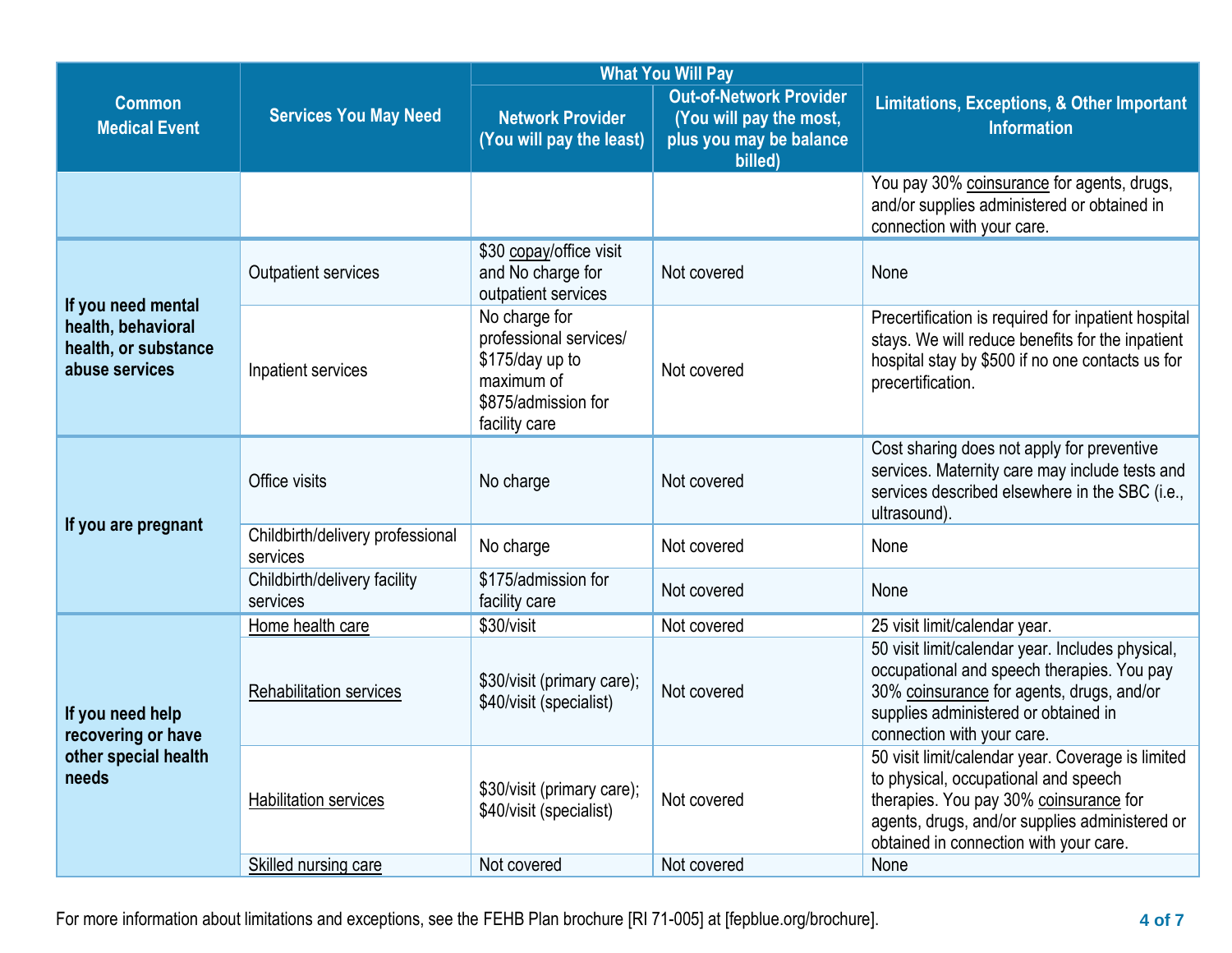|                                           | <b>Services You May Need</b> | <b>What You Will Pay</b>                              |                                                                                                 |                                                                                                                                                                            |  |
|-------------------------------------------|------------------------------|-------------------------------------------------------|-------------------------------------------------------------------------------------------------|----------------------------------------------------------------------------------------------------------------------------------------------------------------------------|--|
| <b>Common</b><br><b>Medical Event</b>     |                              | <b>Network Provider</b><br>(You will pay the least)   | <b>Out-of-Network Provider</b><br>(You will pay the most,<br>plus you may be balance<br>billed) | <b>Limitations, Exceptions, &amp; Other Important</b><br><b>Information</b>                                                                                                |  |
|                                           | Durable medical equipment    | 30% coinsurance                                       | Not covered                                                                                     | None                                                                                                                                                                       |  |
|                                           | Hospice services             | No charge                                             | Not covered                                                                                     | Prior approval is required for all hospice<br>services. Benefits are provided for up to 30<br>consecutive days in a facility licensed as an<br>inpatient hospice facility. |  |
| If your child needs<br>dental or eye care | Children's eye exam          | \$30/visit (primary care);<br>\$40/visit (specialist) | Not covered                                                                                     | Coverage limited to exams related to treatment<br>of a specific medical condition.                                                                                         |  |
|                                           | Children's glasses           | 30% coinsurance                                       | Not covered                                                                                     | Coverage limited to one pair of glasses per<br>incident prescribed for certain medical<br>conditions.                                                                      |  |
|                                           | Children's dental check-up   | \$30/evaluation                                       | Not covered                                                                                     | Coverage limited to two visits/calendar year.                                                                                                                              |  |

## **Excluded Services & Other Covered Services:**

| Services Your Plan Generally Does NOT Cover (Check your FEHB Plan brochure for more information and a list of any other excluded services.) |                                     |                                                                                                                                                                 |  |  |  |
|---------------------------------------------------------------------------------------------------------------------------------------------|-------------------------------------|-----------------------------------------------------------------------------------------------------------------------------------------------------------------|--|--|--|
| Cosmetic surgery                                                                                                                            | Long-term care                      | Routine eye care (Adult)                                                                                                                                        |  |  |  |
| Infertility treatment                                                                                                                       | Private duty nursing                | Weight loss programs                                                                                                                                            |  |  |  |
| Other Covered Services (Limitations may apply to these services. This isn't a complete list. Please see your FEHB Plan brochure.)           |                                     |                                                                                                                                                                 |  |  |  |
| Acupuncture (10 visit limit/calendar year)<br>Bariatric surgery<br>Chiropractic care (20 visit limit/calendar year)                         | Dental care (Adult)<br>Hearing aids | Non-emergency care when traveling outside the<br>U.S.<br>Routine foot care if you are under active<br>treatment for metabolic or peripheral vascular<br>disease |  |  |  |

**Your Rights to Continue Coverage:** You can get help if you want to continue your coverage after it ends. See the FEHB Plan brochure, contact your HR office/retirement system, contact your plan at [contact number] or visit [www.opm.gov.insure/health](http://www.opm.gov.insure/health)**.** Generally, if you lose coverage under the plan, then, depending on the circumstances, you may be eligible for a 31-day free extension of coverage, a conversion policy (a non-FEHB individual policy), spouse equity coverage, or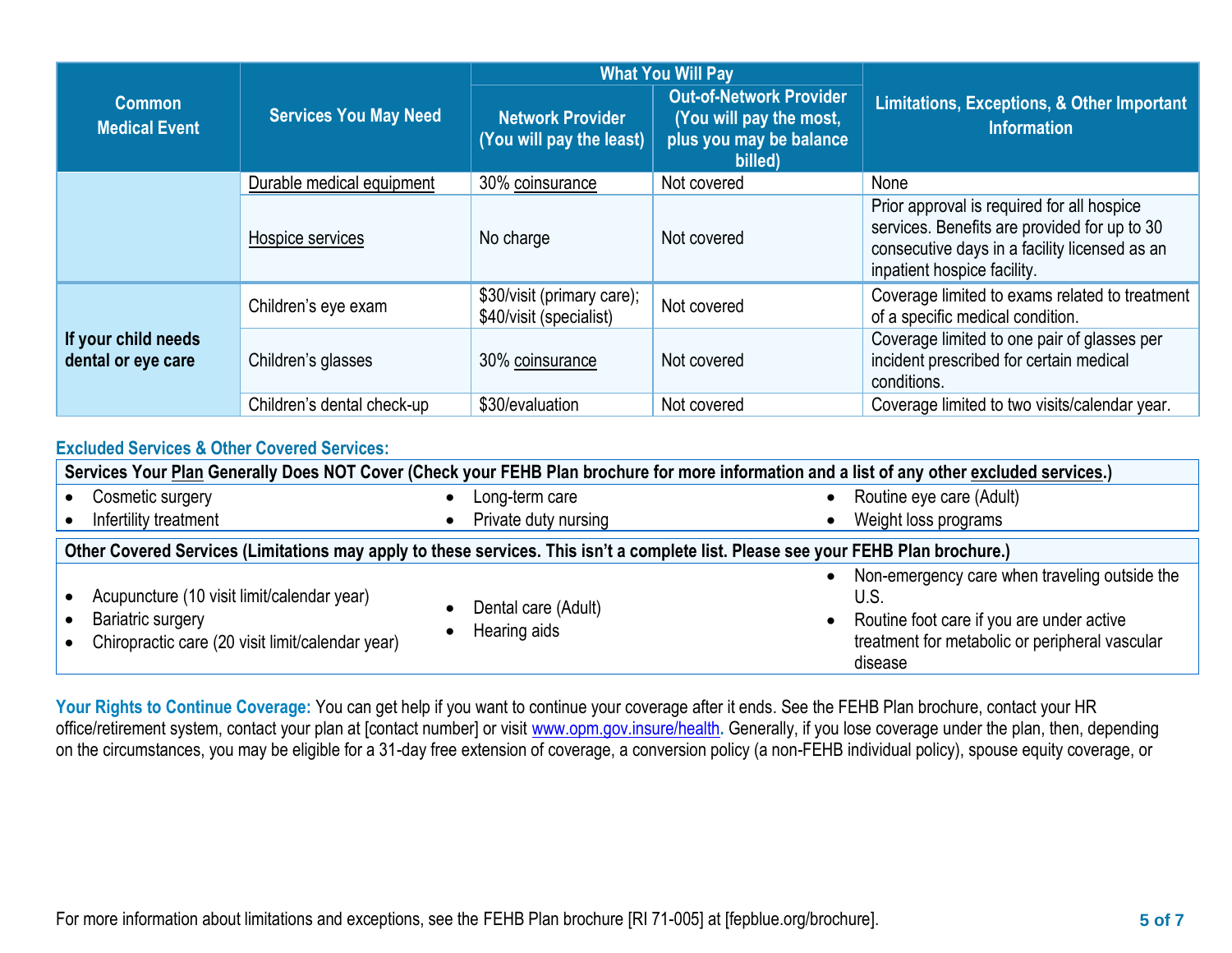temporary continuation of coverage (TCC). Other coverage options may be available to you too, including buying individual insurance coverage through the Health Insurance Marketplace. For more information about the Marketplace, visi[t www.HealthCare.gov](http://www.healthcare.gov/) or call 1-800-318-2596.

Your Grievance and Appeals Rights: If you are dissatisfied with a denial of coverage for claims under your plan, you may be able to appeal. For information about your appeal rights please see Section 3, "How you get care," and Section 8 "The disputed claims process," in your FEHB Plan brochure. If you need assistance, you can contact: [insert applicable contact information from instructions].

## **Does this plan provide Minimum Essential Coverage? [Yes]**

Minimum Essential Coverage generally includes [plans,](https://www.healthcare.gov/sbc-glossary/#plan) [health insurance](https://www.healthcare.gov/sbc-glossary/#health-insurance) available through the [Marketplace](https://www.healthcare.gov/sbc-glossary/#marketplace) or other individual market policies, Medicare, Medicaid, CHIP, TRICARE, and certain other coverage. If you are eligible for certain types of [Minimum Essential Coverage,](https://www.healthcare.gov/sbc-glossary/#minimum-essential-coverage) you may not be eligible for the [premium tax credit.](https://www.healthcare.gov/sbc-glossary/#premium-tax-credits)

## **Does this plan meet the Minimum Value Standards? [Yes]**

If your plan doesn't meet the Minimum Value Standards, you may be eligible for a premium tax credit to help you pay for a plan through the Marketplace.

## **Language Access Services:**

[Spanish (Español): Para obtener asistencia en Español, llame al servicio de atención al cliente al número que aparece en su tarjeta de identificación.]

[Tagalog (Tagalog): Kung kailangan ninyo ang tulong sa Tagalog tumawag sa numero ng serbisyo sa customer na nasa inyong ID card.]

[Chinese (中文): 請撥打您 ID 卡上的客服號碼以尋求中文協助。.]

[Navajo (Dine): Diné k'ehjí yá'áti' bee shíká'adoowoł nohsingo naaltsoos nihaa halne'go nidaahtinígíí bine'déé' Customer Service bibéésh bee hane'é biká'ígíí bich'į' dahodoołnih.]

*To see examples of how this plan might cover costs for a sample medical situation, see the next section.*